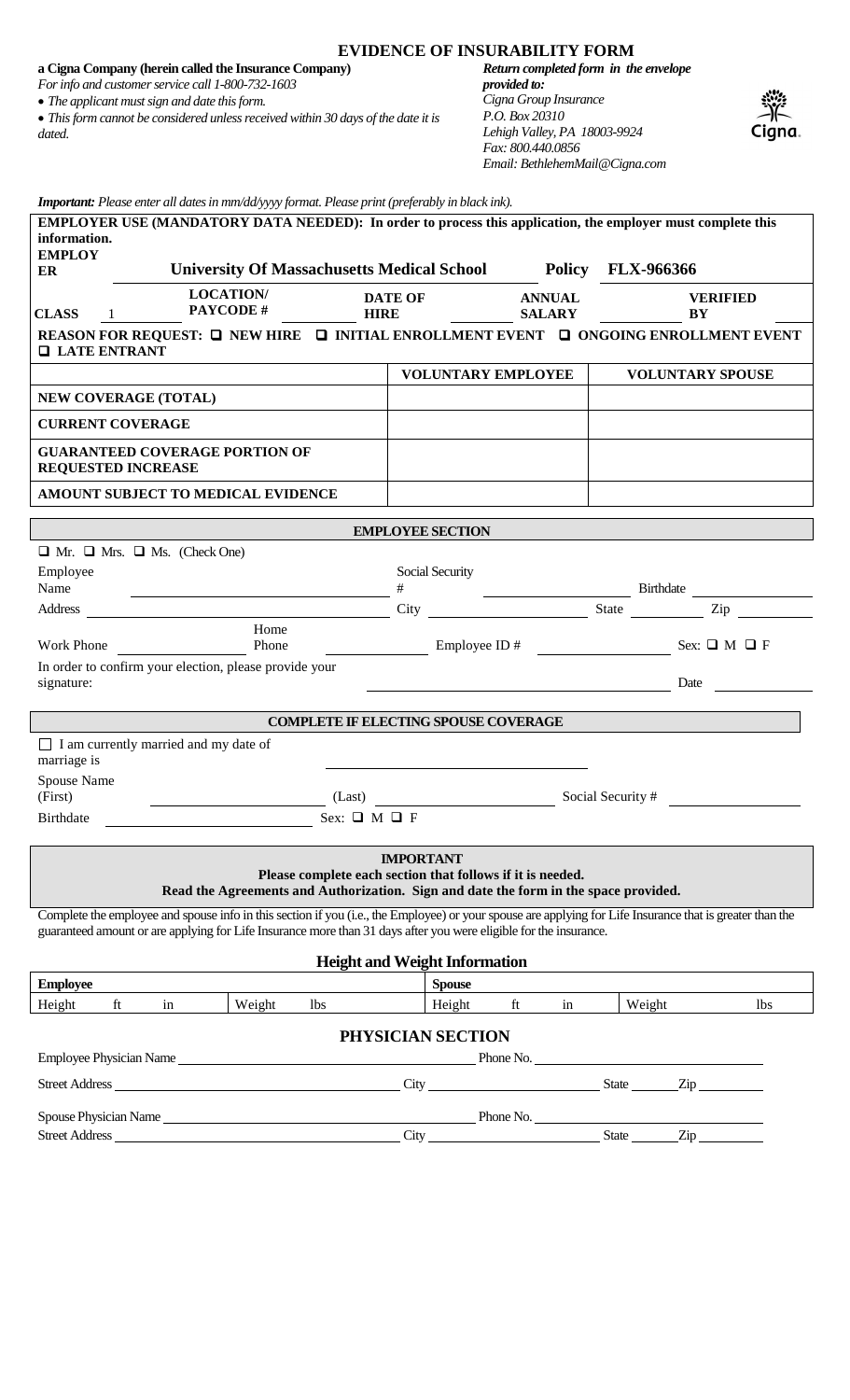## **Please indicate your answers for each question by checking the Yes or No box for the question.**

### **SECTION A**

# **Within the last 5 years has the proposed insured been:**

- diagnosed with any of the conditions shown in items A through J below,
- told by a medical professional he/she has or may have any of the conditions shown in items A through J below,
- or been treated by a medical professional for any of the conditions shown in items A through J below?
- **Employee Yes No Spouse Yes No** A. High blood pressure, heart attack, chest pain or Angina, a heart murmur, poor circulation or any other condition affecting the heart or circulatory system? B. Diabetes, glandular condition, Hepatitis, or any condition affecting the esophagus, stomach, intestines, liver or pancreas? C. Asthma, Chronic Bronchitis, Emphysema, or any other condition affecting the lungs or respiratory tract? D. Any condition affecting the kidneys, urinary tract, prostate gland or reproductive system? E. HIV infection, AIDS, or any other condition affecting the immune system or lymph nodes? F. Stroke, Transient Ischemic Attack (TIA), Alzheimer's disease, paralysis, Epilepsy, fainting, seizures, headaches, or other condition affecting the nervous system? G. Anemia or any other condition affecting the blood, Lupus, Arthritis, deformity or loss of limb? H. Anxiety, Depression, Bipolar Disorder, or any other mental disorder or condition?
- I. Cancer, Tumor, Leukemia, Hodgkin's Disease, Polyps or Mole?
- J. Alcohol or drug abuse or dependency?

## **SECTION B**

#### **Within the last 5 years has the proposed insured:**

|    |                                                                                                                                                                                                          | <b>Employee</b><br>Yes | N <sub>0</sub> | <b>Spouse</b><br>Yes | N <sub>0</sub> |
|----|----------------------------------------------------------------------------------------------------------------------------------------------------------------------------------------------------------|------------------------|----------------|----------------------|----------------|
| А. | Had a Driving While Intoxicated (DWI), Driving Under the Influence (DUI) or Operating Under the Influence (OUI)<br>conviction?                                                                           |                        |                |                      |                |
| B. | Smoked cigarettes:<br>For how many years has the proposed insured smoked?                                                                                                                                |                        |                |                      |                |
|    | Approximately how many cigarettes are, or were, smoked on average per day?<br>3.<br>If cigarette smoking has been discontinued, when (month and year) did the proposed insured quit smoking?             |                        |                |                      |                |
| C. | Used any controlled or illegal drug or other substance?                                                                                                                                                  |                        |                |                      |                |
| D. | Been seen for, or been advised to have sought treatment for, observation and/or consultation for surgery, medical                                                                                        |                        |                |                      |                |
|    | examination, and/or tests, such as blood, urine, X-rays, electrocardiograms, scans, biopsies, or any medical<br>tests/exams not listed here or above, other than normal routine physical exams?          |                        |                |                      |                |
| Е. | Used any medication prescribed by a physician or other medical practitioner, or used any form of alternative and<br>complementary medical treatment or remedy, including herbs or acupuncture?           |                        |                |                      |                |
| F. | Been seen, sought treatment for, consulted, advised they had and/or received any medical advice from a health care<br>practitioner for any disease, disorder and/or medical impairment not listed above? |                        |                |                      |                |

### *Use the space below to explain "Yes" answers. If more space is needed, use a new page. Sign and date it. Attach it to this form.*

| Name of Employee/Spouse | Medical Condition | Date Occurred | Duration/Treatment Received | Current Status |
|-------------------------|-------------------|---------------|-----------------------------|----------------|
|                         |                   |               |                             |                |
|                         |                   |               |                             |                |
|                         |                   |               |                             |                |

*Caution: Any person who, knowingly and with intent to defraud any insurance company or other person: (1) files an application for insurance or statement of claim containing any materially false information; or (2) conceals for the purpose of misleading, information concerning any fact material thereto, commits a fraudulent insurance act.* 

| <b>Yes</b> | <b>Employee</b><br>$\underline{\mathrm{No}}$ |  | <b>Spouse</b><br>$\underline{\mathrm{No}}$ |
|------------|----------------------------------------------|--|--------------------------------------------|
|            |                                              |  |                                            |